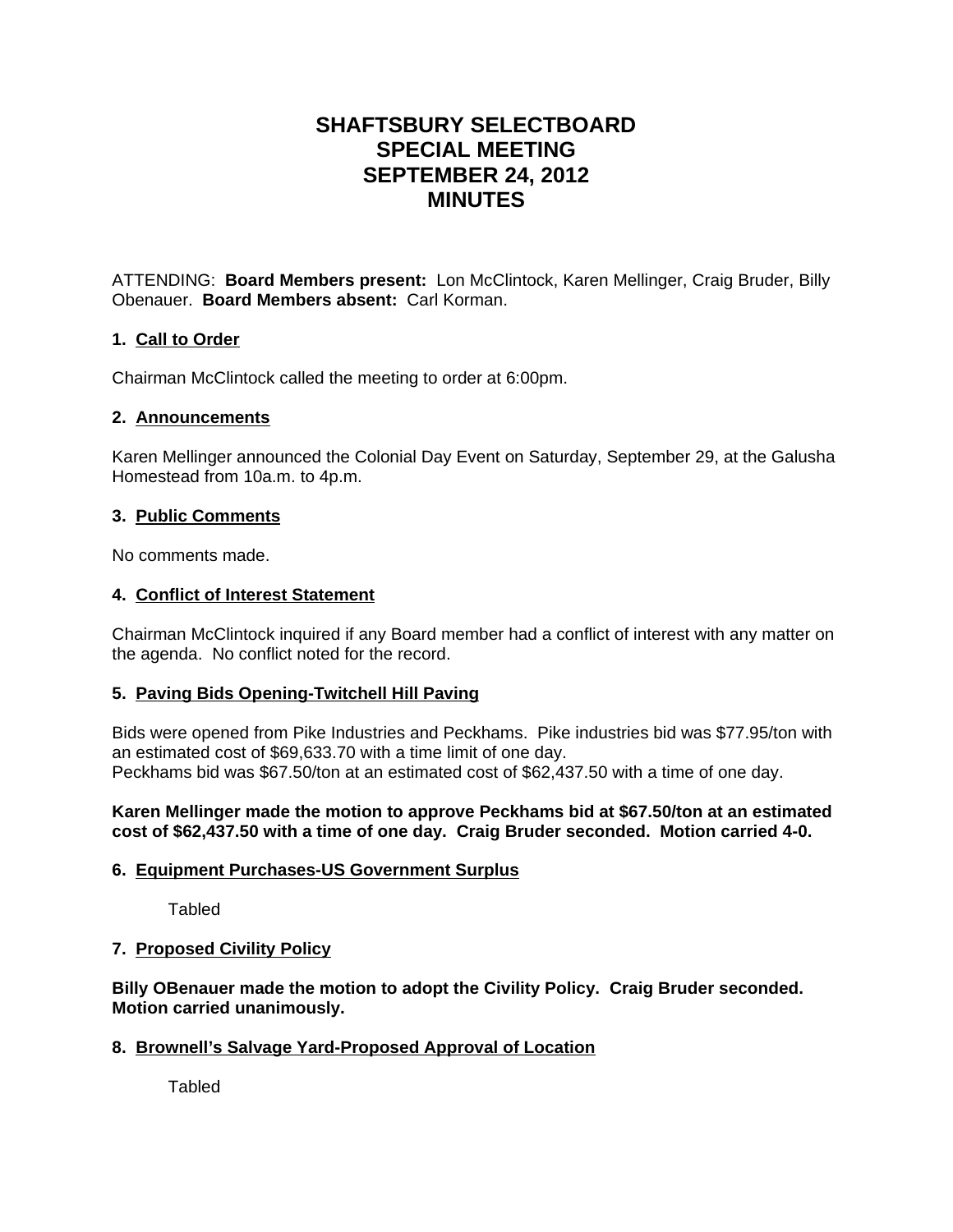#### **9. Appointment of Zoning Administrator**

**Billy OBenaue**r **made the motion to appoint Tyler Yandow as Zoning Administrator. Craig Bruder seconded. Motion carried unanimously.**

### **10. Fuel Bids-Action**

**Craig Bruder made the motion to approve HL Fuels for heating oil at \$3.569/gal. fixed price. Billy OBenauer seconded. Motion carried 4-0.**

**Karen Mellinger made the motion to approve Haskins for propane at \$1.85/gal. fixed price. Billy OBenauer seconded. Motion carried 4-0.**

Diesel fuel bid was tabled.

#### **11. Waiver of Bond Requirement for State's Proposed Construction of New Communications Tower at State Police Barracks**

**Karen Mellinger made the motion to approve the waiver of the Bond Requirements for the State regarding the proposed construction of the communications tower at the State Police barracks. Craig Bruder seconded. Motion carried unanimously.**

#### **12. Town Administrator Report**

Chair McClintock informed the Board that an invoice for the fire truck has been received and asked the Board to authorize the Chair signing the warrant once the Treasurer has prepared it.

**Karen Mellinger made the motion to authorize the Chair to sign the warrant for the fire truck when prepared by the Treasurer for the invoice. Craig Bruder seconded. Motion carried unanimously.**

#### **13. Other Business**

Craig Bruder informed the Board and public that the Road Crew has two projects going on and once the Glastenbury project is complete they will return to Cider Mill Road.

#### **14. Approval of Minutes**

**Craig Bruder made the motion to approve minutes for August 6, 2012. Billy Obenauer seconded. Motion carried 3-0-1 with Karen Mellinger abstaining.**

**Craig Bruder rescinded motion.**

**Craig Bruder made the motion to approve minutes for August 6, 2012. Billy Obenauer seconded. Motion carried 3-0-1 with Karen Mellinger abstaining.**

**Karen Mellinger made the motion to approve minutes for August 20, 2012. Billy Obenauer seconded. Motion carried unanimously.**